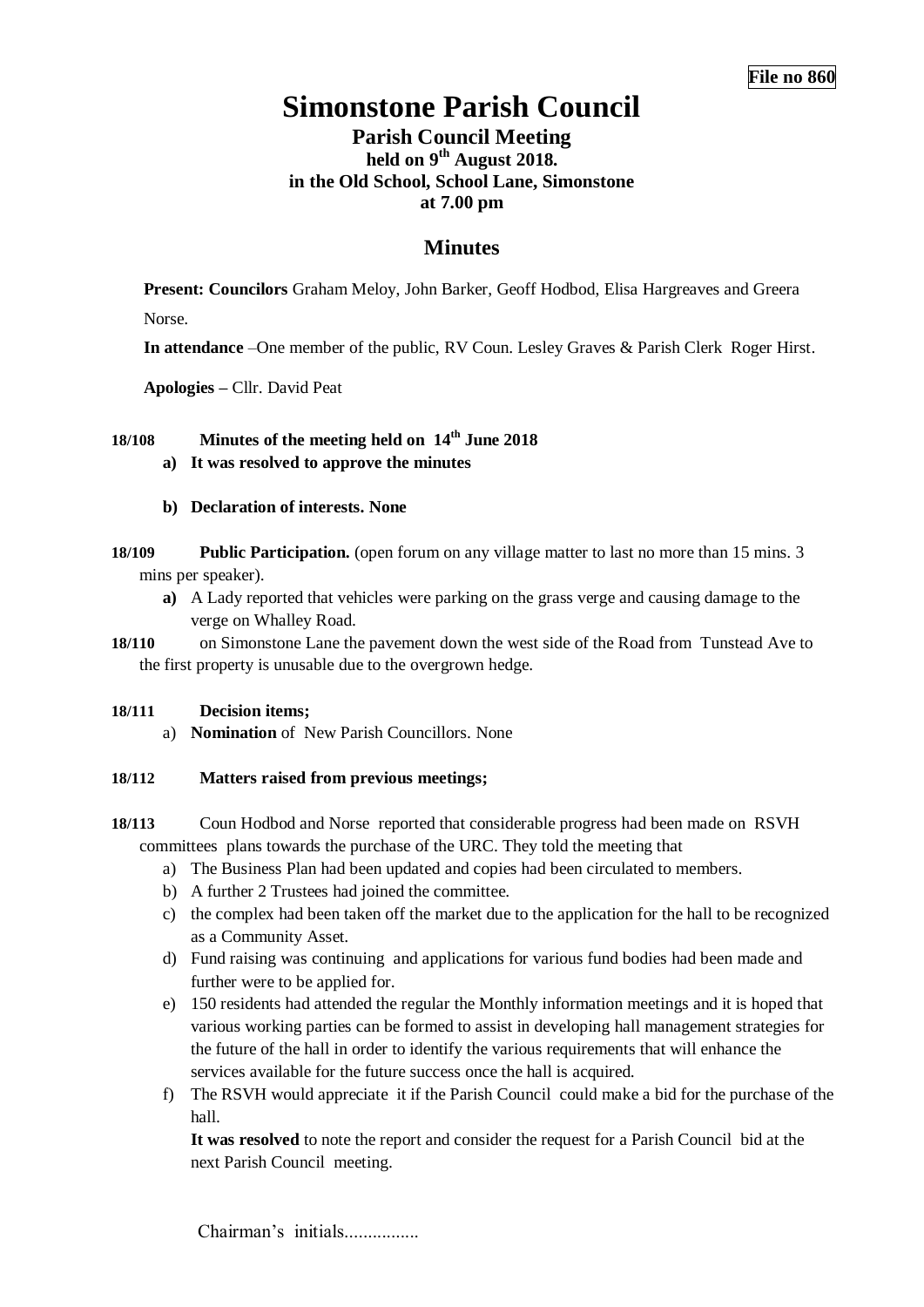**18/114 The Clerk reported that after requesting 4 operators to quote for Grass Cutting on**  Harewood Ave Green, Ribble Valley BC, Lancashire Education Dept and the Lengthsman were approached.

> **It was resolved** that Ribble Valley be request to maintain the area for the remainder of the year and the municipal year ending  $1<sup>st</sup>$  April 2020.

## **18/115 Matters requested by members**

**a)** Councillor Meloy- A letter from CRPE concerning fracking should be considered as it highlighted it was Government's intention to fast-track fracking applications made by developers. Members discussed the matter.

**It was resolved** that Councillor Meloy will inform Nigel Evans MP of the Parish Councils opposition to fracking until there were satisfactory compensation arrangements in place to protect owners of property from any damage caused by the procedure.

- **b)** Coun Geoff Hodbod-Bulb Planting. Spring bulb planting was discussed and he reported that a good number of villagers had complemented the Parish Council initiative. **It was resolved** that Huntroryde GC provide £240 worth of bulbs.
- **18/116** Meeting with Ribble Valley BC to discuss possible ways of supporting the acquisition of the URC for the Benefit of the community.

It was stated that;-

- **a)** The elders of the URC had notified the Parish Council that they were to hold the final service at the Church on 2nd September and they had notified the URC Union of their intentions.
- **b)** The Read and Simonstone Village Hall committee had drawn up a business plan to be used as an aid for funding the project. This had been submitted to the Read Parish Council and the public for their information and comment. An application for funding the project had been submitted to various funding bodies for consideration and to date funds had been received in the region of £13k with commitments of a further £50k.
- c) Notification has been received from the URC union that the building had been put on the market.
- d) The RSVH committee had registered the complex as a Community Asset with RVBC which will delay the sale of the property for 6 months and as a consequence the committee had received notification that the vendors agent withdrew the "for sale" notice.
- e) Simonstone Parish Council members met with officers of Ribble Valley BC to discuss ways of assisting the Parish Council and the RSVH committee to acquire the complex using a Public Body Funding Loan. It became apparent at the meeting that as the complex was in the Parish of Read, there could be difficulties in obtaining such a loan.
- f) Subsequently a meeting a was held with members of both Read and Simonstone Parish Councilors and members of the RSVH committee to explore various options on how to proceed and consider matters at a future date.
- g) **It was resolved** to note the report and to consider alternative ways of fund raising.

#### **18/117 Correspondence**

a) The Clerk reported that A Mobile Cinema had approached the Parish Council and had offered it's services to the council giving a performances at a basic cost of £400, plus cost of films which are variable and hire of Hall. Tickets at £10 based on 100 people attending should cover the cost of films such as Mama Mia.

Chairman's initials.................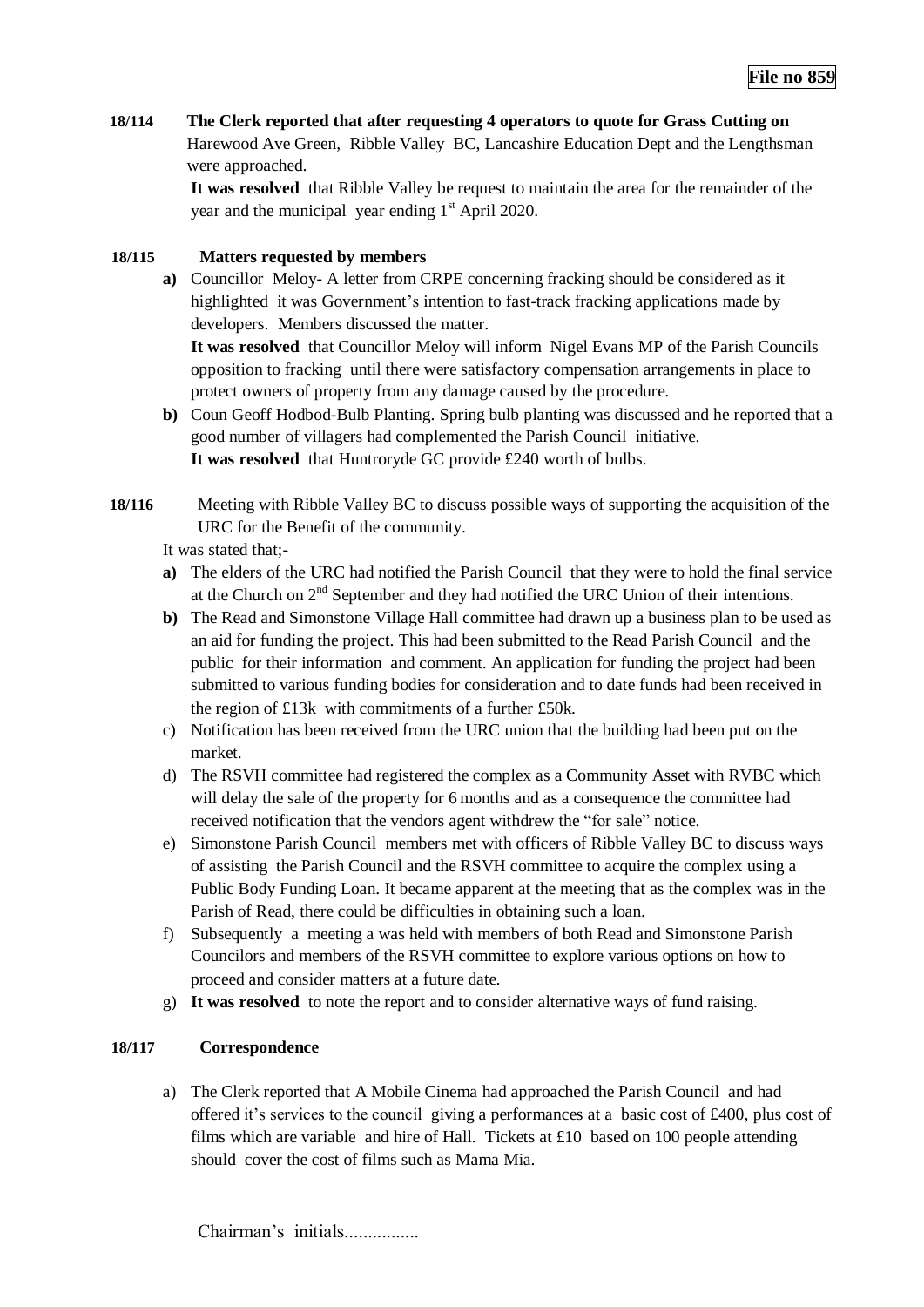**It was resolved** that a list of films available along with cost be requested in order that members can consider a possible programme for showing in January or February next year.

b) Armistice Programme An Email had been circulated prior to the meeting asking that the Parish Council considers commemorating the 100year anniversary of the ending of World War 1.

**It was resolved** to take no further action as the Parish Council had already commemorated the occasion prior to receiving the letter.

c) A report had been received that a cow had gained access to Martholme Greenway. The Clerk had reported the matter to the relevant people and a member of the Parish Council told the meeting that a fence had been broken down and that both the Farmer and SUSTRANs had been notified of the complaint

**It was resolved** to note the report.

#### **18/118 LALC**

a) Ribble Valley Area Committee meeting to be held at Ribble Valley Civic Suite, 13 Church Street, Clitheroe BB7 2DD on Wednesday 15<sup>th</sup> August 2018 at 7.00pm. Would members please notify the Clerk if they wish to attend

**It was resolved** to note the meeting.

b) Neighbourhood Planning Workshop Clerk to reported that he had attended the work shop and had foundit helpful. However consideration should be given prior the next Parish Council meeting of local councils who have undertaken the process and to consider the benefits that they have received.

**It was resolved** consider the responses at the next Parish Council meeting.

c) Consultation – Re; the Lords Select Committee on the Rural Economy ://www.parliament.uk/documents/lords-committees/rural-economy/Rural-economy-Call-for-Evidence.pdf. Please consider the above link so that the Parish Council can consider a response. See attached.

**It was resolved to note the request.**

- d) 74th Annual General Meeting which will be held on Saturday 17 November 2018 at 10am at Howick House, Penwortham. **It was resolved** to consider attending at the next Parish Council meeting.
- **18/119 Meeting of Read Parish Council,** Councilor Hodbod attended the meeting and he reported that Councilor Doreen Colinson had resigned from the Parish Council. **It was resolved** to note the report

## **18/120 Planning**

- a) 3/2018/0637, Proposed new business unit. Development Address: Time Technology Park Blackburn Road Simonstone. **It was resolved** that no objection be made.
- b) Consultation Regulation 22 Modifications; Additional Housing allocations total required 165 from the proposed sites a hard copy of the proposal had ne circulated at the meeting. **It was resolved** that the proposal for site 24 on Whins Lane be rejected and an alternative site as proposed for additional housing for the elderly be offered in the Parish Plan as a substitute site. The objection to site 24 was that it was on Whins Lane which is a narrow lane and would cause congestion.

Chairman's initials.................